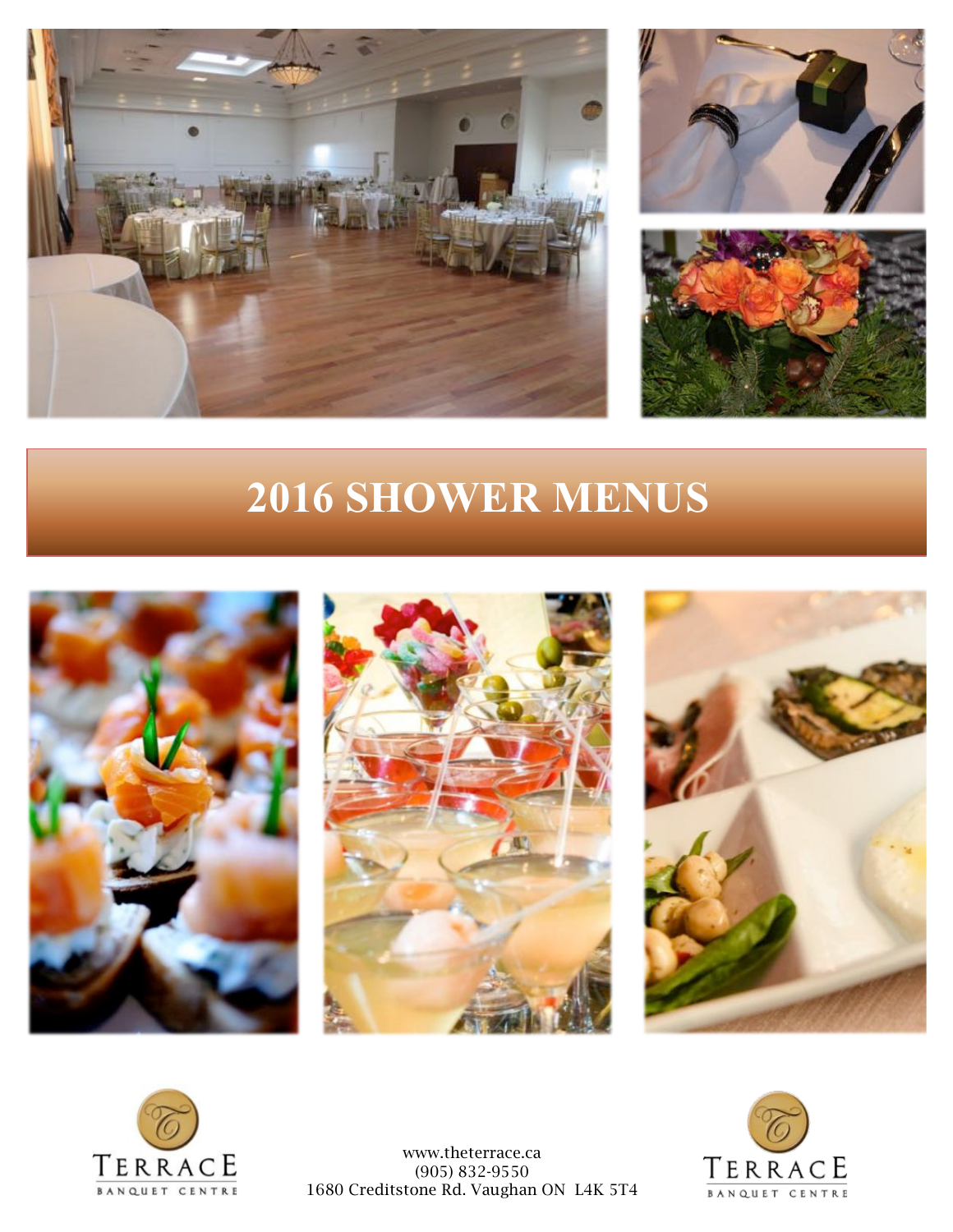

## **Shower Menu #1**

**Antipasto** Prosciutto, Melon, Caprese & Grilled Vegetables

> **Pasta** Choice of One Pasta

### **Entrée**

Chicken Supreme with Natural Pan Juices Seasonal Vegetables and Roasted Potatoes Garden Salad

**Dessert** Choice of Ice Cream Dessert **or** Fruit Platter per Table

> Coffee, Tea and Espresso Soft Drinks, Juices, Red & White Wine

### **Shower Menu #2**

Antipasto Spring Mix Salad with Grilled Filet of Salmon

> Pasta Choice of One Pasta

Entrée Oven Roasted Chicken Supreme Finished in a Cognac Sauce Seasonal Vegetables and Roasted Potatoes

> Dessert Fresh Fruit Platter per Table

Coffee, Tea & Espresso Soft Drinks, Juices, Red & White Wine

All Menus Include Punch at Reception Bottled Water, Bread, Butter & Freshly Grated Cheese Standard Tablecloths 120" & Napkins Service of Your Cake

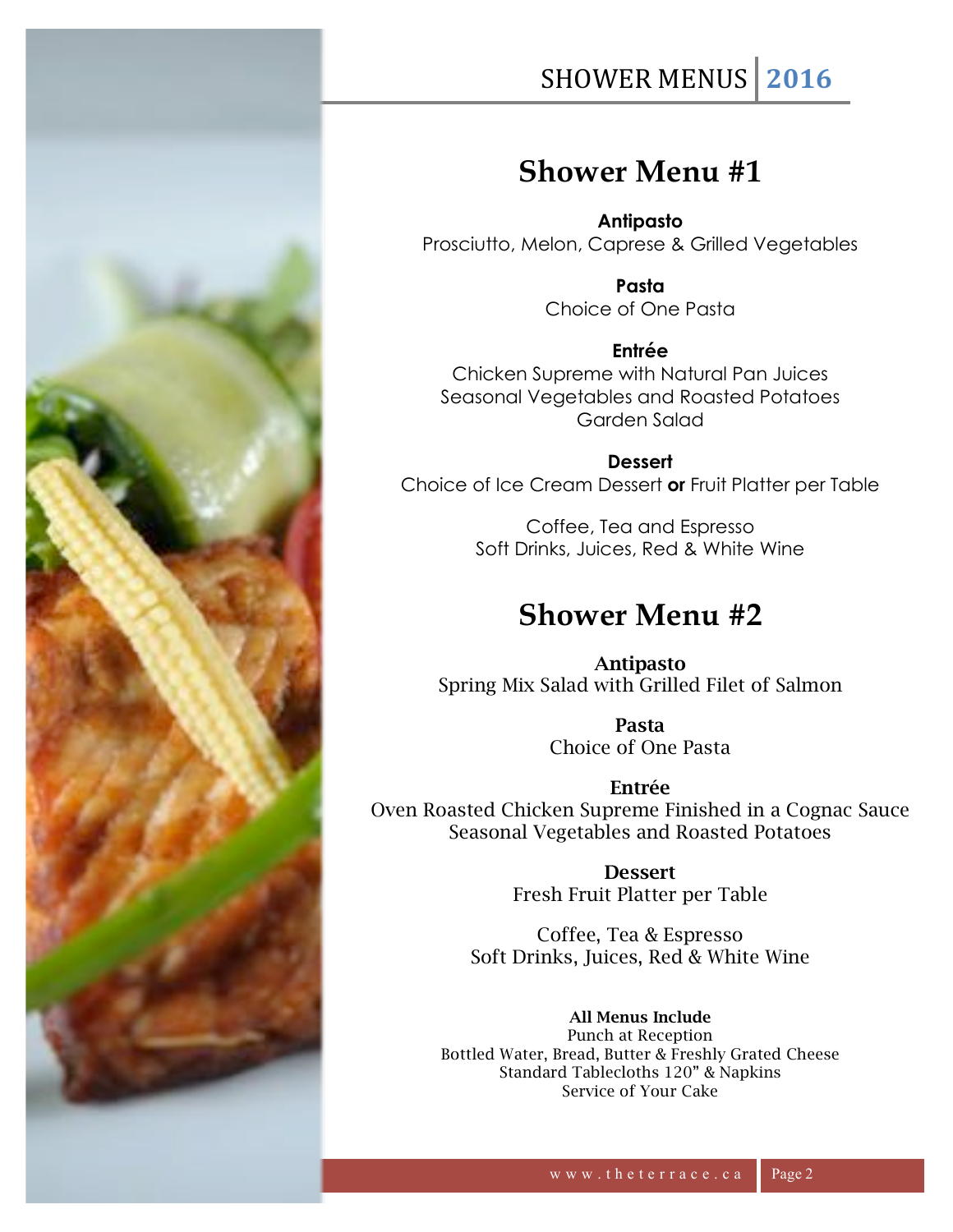

# SHOWER MENUS 2016

### **Shower Menu #3**

#### **Antipasto Bar**

Caprese, Assorted Grilled Vegetables, Giardiniera, Olives, Mushrooms, Assorted Cold Cuts, Assorted Cold Salads, Homemade Focaccia, Frittata, Sliced Cantaloupe

> **Pasta** Choice of One Pasta

**Entrée** Scalopini of Veal Marsala Seasonal Vegetables and Roasted Potatoes Garden Salad

#### **Dessert**

Chocolate Tartufo with Fresh Berries Coffee, Tea & Espresso

Soft Drinks, Juices, Red & White Wine

#### All Menus Include

Punch at Reception Bottled Water per Table, Bread, Butter & Freshly Grated Cheese Standard Tablecloths 120" & Napkins Service of Your Cake